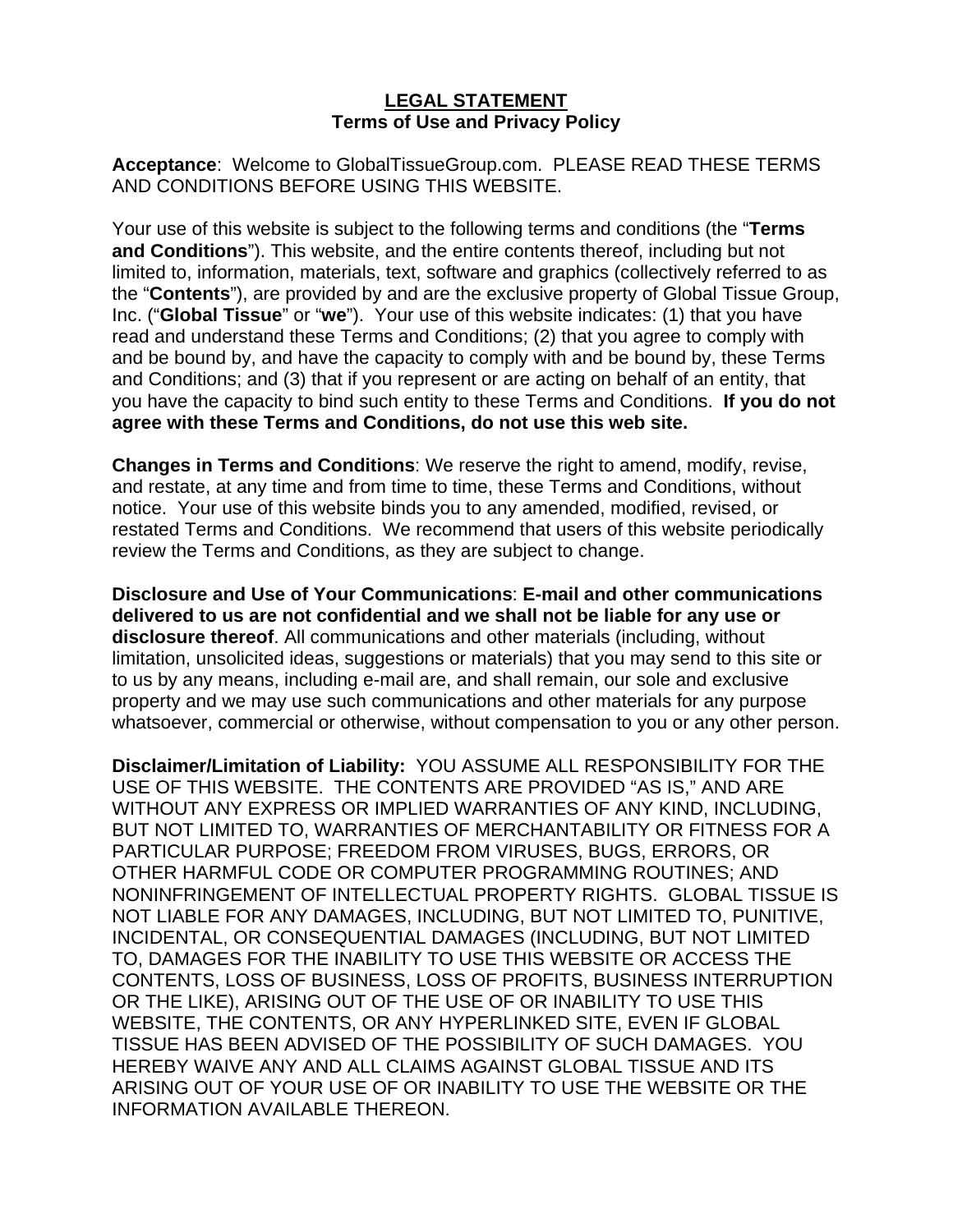This website is only intended to provide data and information that may be of interest to its users. We are not responsible for any errors or omissions in the Contents, nor for any loss or damage arising from your reliance on the Contents. We believe the Contents to be reliable, but make no claims, warranties or representation, with regard to the reliability, accuracy, truth, timeliness, usefulness, or completeness, of the Contents. **You should not depend or rely upon any of the Contents contained in this website as the Contents are updated frequently. Your reliance upon any of the Contents contained in this website is done so at your own risk. You alone are responsible for any decisions you make as a result of using this website.**

**Privacy Policy:** We will not rent or sell your name, address, email address, or other personal information to any third party without your permission.

We do not collect personally identifiable information from users of our website unless a user provides it to us voluntarily and knowingly. You are not required to disclose any information about yourself in order to visit our website. If you specifically agree to provide us with identifiable information about yourself, we may contact you from time to time.

We do not knowingly collect personal information from children under 13 years of age. We will not retain any communication we receive that is identified as being from a child under 13.

If you have any questions about our Privacy Policy, you can contact us via e-mail to info@globaltissue.com or call us at 631-419-1300. For postal mail, please write to us at: Global Tissue Group, Inc., 870 Expressway Drive South, Medford, New York 11763.

**Cookies:** As with many websites, we sometimes use "cookie" technology on this web site. These cookies are stored on your computer by your browser. When you access our site, this type of cookie tells us whether you've visited us before or are a new visitor. The cookie does not obtain any personal information about you or provide us with any way to contact you, and the cookie does not extract any information from your computer.

**Indemnification**: You agree to indemnify, defend, and hold harmless, Global Tissue and its subsidiaries and affiliates, and their respective officers, directors, employees, and agents, from and against any and all loss, liability, claim, damage, and other expenses (including reasonable attorneys' fees) caused by or arising from your: (1) violation of these Terms and Conditions; or (2) access to or use of this website.

**Violation of the Terms and Conditions**: We may refuse to permit you access to this website, if, in Global Tissue's sole discretion, you violate any of these Terms and Conditions.

**Governing Law:** The terms and conditions and your use of this website shall be governed and construed according to the laws of the State of New York, excluding its conflict of laws rules to the extent such rules would apply the law of another jurisdiction.